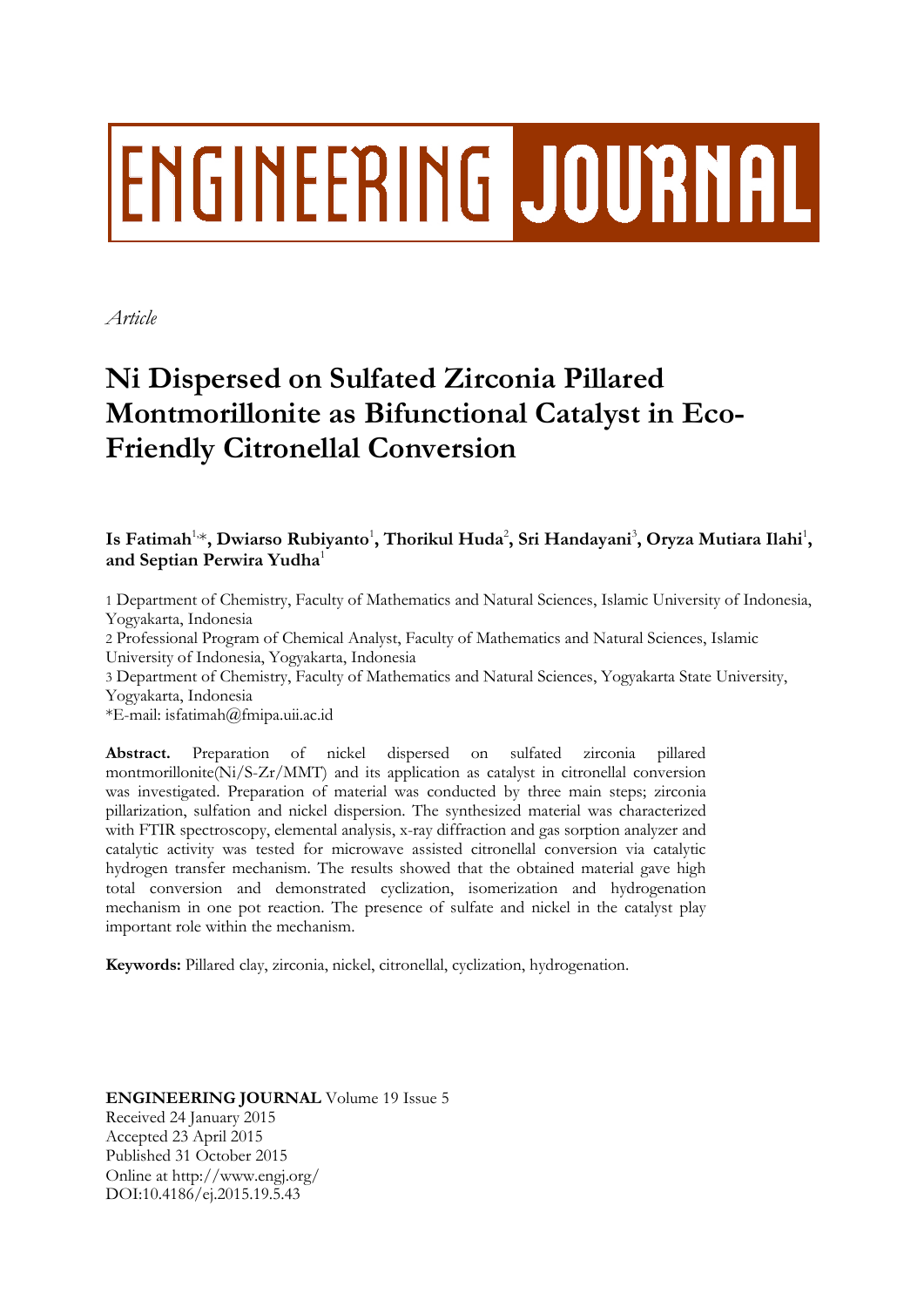#### **1. Introduction**

Heterogeneous catalyst contributes and plays important role in green chemistry including in organic synthesis. Beside of the regenerable and reusable properties, heterogeneous catalyst can covers and give direction to increase selectivity of certain product designing structure and properties of the catalyst [1]. In the organic synthesis, citronellal can be converted to produce isopulegol and menthol as important compounds in the synthesis of fragrance chemicals. Isomerization, cyclization and hydrogenation mechanisms are required within the process. In previous researches and industrialization, the cyclisation and isomerization of citronellal proceeds readily with various homogeneous catalysts, but the catalyst frequently cannot be recovered and reused [2, 3]. In other case, two-steps reaction is widely performed and lead to a high energy and time consumed process. In order to increase the efficiency of reaction and process, some investigations dealed with developing heterogeneous catalysts with an environmental friendly, reusable and economic features. Metal modified clay materials have been found to be active and demonstrated the contribution to environmental friendly process in some organic reactions by some advantageous of recovery, regenerable and reusable reasons [4]. The catalytic activity can be generated by modification of the silica-alumina framework by elements having Lewis acidity such as Ti and Zr and also sulfation process of the pillared materials [5]. In previous work we have demonstrated the high conversion of citronellal to isopulegol with Ti and Zr pillared clay from montmorillonite clay as raw material also effect of sulfation process to zirconia pillared montmorillonite. Considering the potency of pillared smectite and its sulfated form to preserve catalytic sites, in the present work we extend the applicability of pillared clay materials as support of bifunctional heterogeneous catalysts to produce futher intermediates in a one pot conversion system as called as a tandem cyclization-hydrogenation [2, 3, 6]. A series of bifunctional catalysts based on Ni immobilized S-Zr-pillared clay derived from montmorillonite and saponite as raw clay were prepared. Aims of research are to study the physicochemical character of clay materials by the modificayion and furthermore the relation between the physicochemical characters and the catalytic activity. Reaction conversion, selectivity to a certain product and catalysts reusability were evaluated based on the term of green conversion.

### **2. Materials and Method**

#### **2.1. Materials**

Natural montmorillonite powder obtained from PT.Tunas Inti Makmur, Semarang, Indonesia (CEC : 69 meq/100g) was utilized as raw material in material preparation. Chemicals in pro analyst grade consist of ZrOCl2.8H2O, NiSO4.6H2O, BaSO4,pyridine, n-butylammine, citric acid were used without further purification and obtained from standard commercial suppliers (Merck). Meanwhile, instrumentations used in this research were XRD Shimadzu X6000, Nicolet Avatar FTIR instrument, SEM-EDX Seiko, NOVA 1200e gas sorption analyzer.

#### **2.2. Method**

Natural montmorillonite was activated by refluxing in sulfuric acid for 6h followed by neutralization and heating before was utilized. Preparation of materials was conducted in three main steps; zirconium dioxide pillarization to obtain zirconia-pillared montmorillonite( $Zr/MMT$ ), sulfation of  $Zr/MMT$  to produce sulfated zirconia montmorillonite(SZr/MMT) and finally nickel dispersion by impregnation method. The pillarization was enganged by using Zr<sup>4</sup> polyoxocation with zirconium precursor from ZrOCl2.8H2O. Zirconium precursor was made by dilluting  $ZrOCl<sub>2</sub>.8H<sub>2</sub>O$  solution with the addition of Ba until the mole ratio of Zr:Ba is equal to 20 and then the solution was aged for a night under stirring. The addition of Ba was aimed to stabilize the formed Zr<sub>4</sub> polyoxocation [7]. The solution was then dispersed into a suspension of montmorillonite in water (5%wt.) with the theoretical Zr content of 20mmol/g. The mixture was stirred for a night before refluxed for 6h. The result was filtrated to get solid and after thet the solid was neutralized by the addition of double distilled water until the pH of the filtrate is equal to 7, Cl-ion free and the conductivity is less than  $0.01\mu S$ . Obtained solid that was then dried, grounded and calcined at 400 $\circ$ C for 4 to get zirconium pillared montmorillonite (Zr/MMT).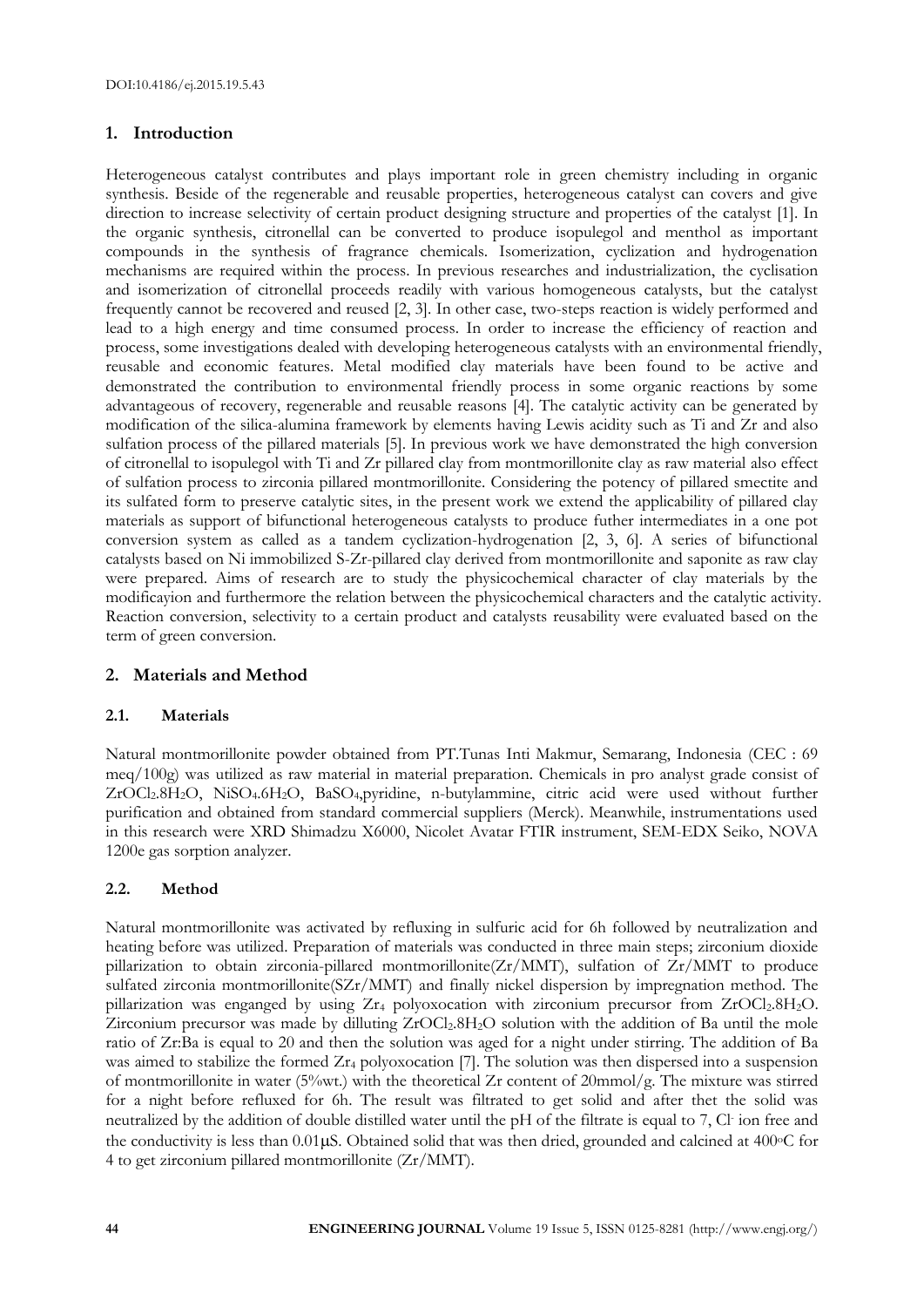Sulfation process to Zr-MMT to produce SZr/MMT was refered to as reported in previous investigation on sulfated zirconia preparation. Ammonium sulfate and Zr.MMT with a molar ratio of 1:6 were ground in a mortar for 20 min at room temperature followed by calcination 5 h at 600 °C. Furthermore the impregnation of nickel into Zr/MMT and SZr/MMT was conducted at the theoretic nickel content of 2.0% wt. Precursor solution of Ni from NiSO4.6H2O was added into SZr/MMT powder and mixed by stirring. Solvent evaporation was performed to find solid that was then calcined at 400oC for 4h before reduction under  $H_2$  gas at 300 $\degree$ C for 2h. For comparison, nickel dispersion was also performed for Zr/MMT.

All catalyst sample was characterised by XRD,  $N_2$  adsorption at 77K, SEM-EDX analysis and surface acidity measurement based on pyridine adsorption followed by FTIR analysis. For characterization purposes, X-ray diffraction (XRD) patterns were obtained with Rigaku using Ni-filteredCu Ka. In order to evaluate Broensted to Lewis acid ratio, Fourier-Transform infrared (FTIR) analysis using pyridine as the probe molecule was used. Spectra of the samples as well as the spectra of pyridine adsorbed on the samples were recorded on a Nicolet Avatar FT-IR spectrometer (Impact 410) with a resolution of 1 cm-1 . The samples were placed in an evacuated cell before pyridine adsorption treatment for 24h. After reevaculated for 4h at room temperature the infrared spectra were recorded. Elemental analysis to the samples was analyzed by electron diffraction x-ray (EDX) patterns were recorded on a JEOL 2010 with an acceleration voltage of 200 kV. Surface parameter of BET specific surface area, pore volume and pore radius were determined based on the nitrogen isotherms at 77 K were measured using a Micromeritics ASAP 2010 system.

#### **2.3. Catalytic Activity Test**

The catalytic cyclization-hydrogenation reactions were carried out in a batch reactor. Reactions were carried out in a microwave reactor at the frequency of 2469Hz, 100W glass reactor for 15 mins. For each reaction, 0.1g of catalyst was added into the mixture of 10mmol citronellal in 5mL 2-propanol as solvent and 4mmol ammonium formate as catalytic hydrogen transfer agent. Result of reactions were analyzed with a Shimadzu Gas Chromatograph coupled to a mass spectrometer using a HP-5MS capillary column. The reaction conversion was calculated by following formula:

Total Conversion = initial concentration of citronellal

#### **3. Result and Discussion**

Figure 1 shows XRD diffractograms of Zr-MMT and S-Zr/MMT, Ni/Zr-MMT and Ni/S-Zr/MMT catalysts in comparison with activated montmorillonite. The averaged basal spacing (d-spacing) of Na-MMT and each modified MMT were calculated by Bragg's law (2dsin  $\theta = n\lambda$ ). The results indicate the increasing d001 of montmorillonite structure as shown by the shift of d001 reflection of montmorillonite to the lower angle in Zr-MMT. This shift correspond to insertion of zirconia as bigger molecule compared to native cations between silica-alumina sheets as illustrated by the schematic representation depicted in Fig. 2. This phenomena is similar to that was reported in MMT modification by using ammine molecules [8].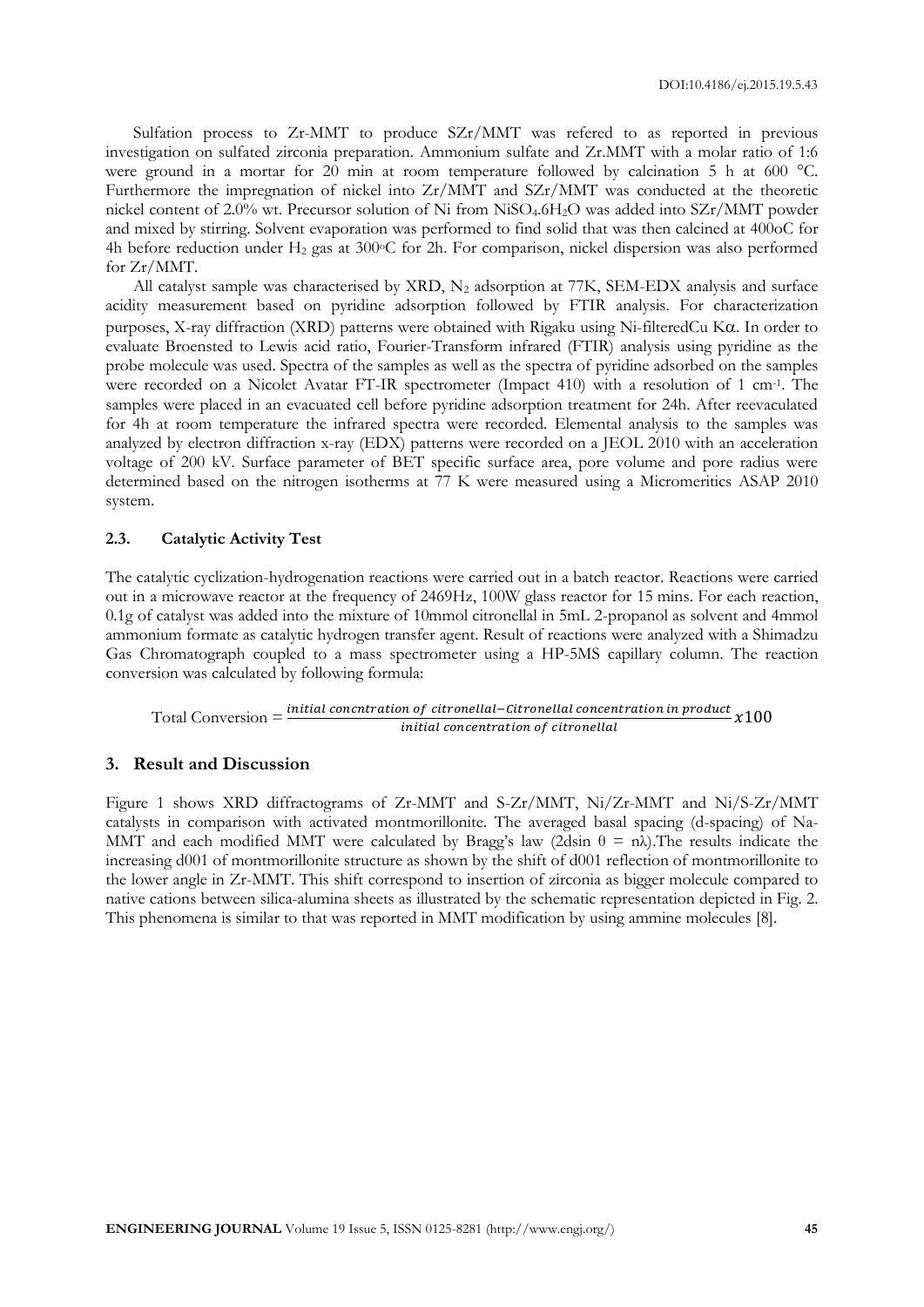

Fig. 1. XRD pattern of prepared materials.



Fig. 2. Schematic representation of MMT pillarization.

From the reflections analysis, it is confirmed that zirconia particles are formed in the pillarization process as shown by reflections at  $2\theta = 30.3\degree$ ,  $35.3\degree$ ,  $50.7\degree$ , and  $60.6\degree$  which are assigned to tetragonal phase and monoclinic phase refer to reflection at  $2\theta = 24.7$ °. Chrystalinity of the tetragonal phase seems to be intensive after the sulfation [5, 9– 11].

After sulfation process there is reduction of the crystallinity as shown by wider and lower intensity of  $d_{001}$  reflections compared to that of MMT and Zr-MMT. It may related to the stability of zirconia pillar between the layer structure of the montmorillonite. Furthermore nickel impregnation seems give no significant effect to the stucture either there is no specific reflection related to the presence of nickel particle appeared. This is possibly come from the low content of nickel as can be seen from the elemental analysis data presented in Table 1 informing that the nickel content is about 2%. The similar result was reported from the nickel dispersion on clay minerals which was no nickel phase identified [12–13].

FTIR spectra of pyridine-adsorbed materials is depicted in Fig. 3. The band at 462cm-1 in MMT is correspond to the Si-O-Si and the bands at 1044cm-1 and at around 800cm-1 are indication for the presence of tetrahedral environment vibration. The bands at around 1636cm-1 in all samples are associated to the presence of Si-OH. Compared to raw MMT, those bands that are characteristics for the presence of silica and alumina structure of montmorillonite are shifted into the higher wavenumber after zirconium pillarization and nickel dispersion. This is because the insertion of zirconium and nickel atom contribute to enhance vibration energy of the corresponding bands. It is also found that nickel insertion into the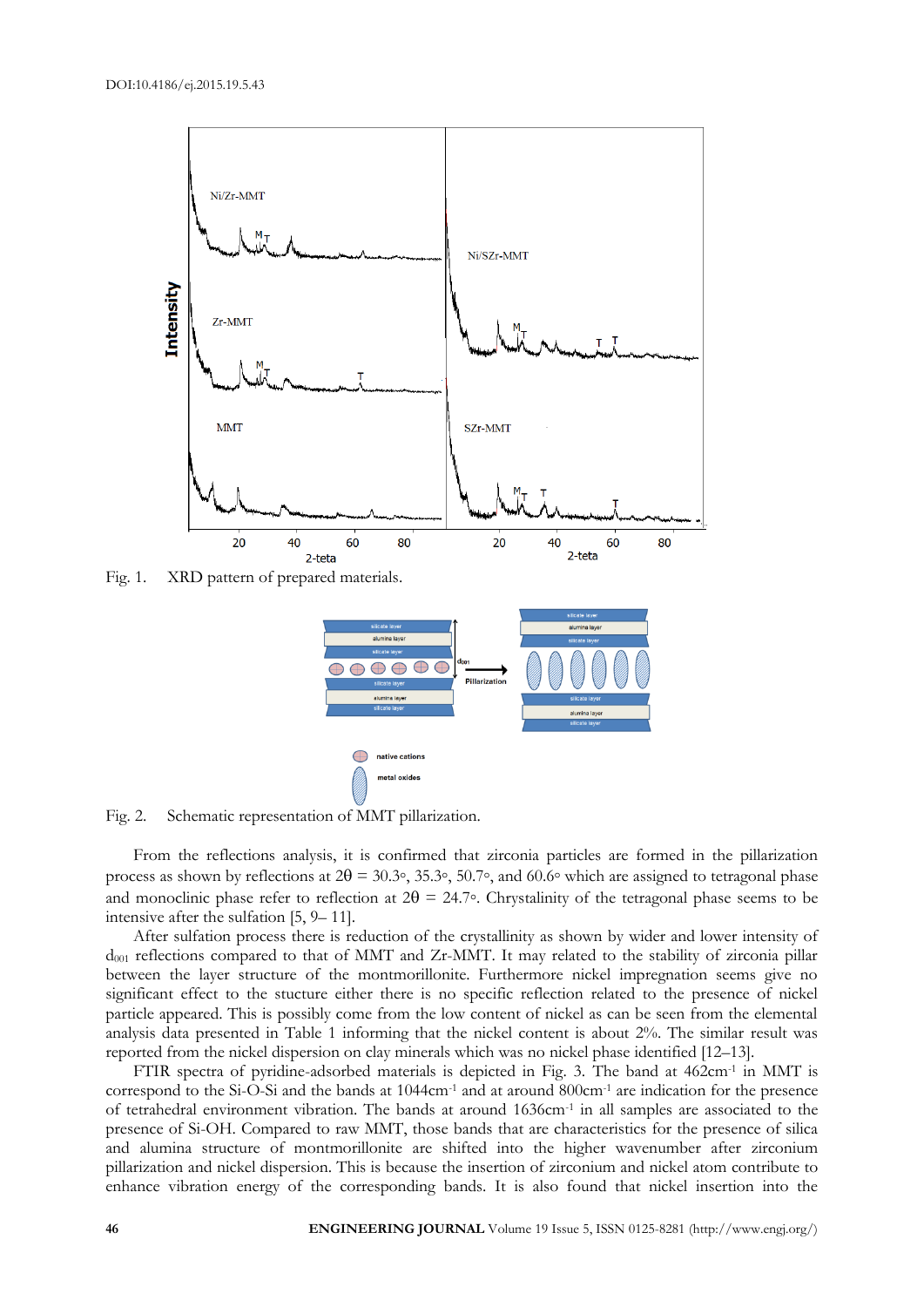structure give the absorption at around 668-669cm<sup>-1</sup> which associated with Si-O-Ni [12, 14]. As result of pyridine adsorption to the samples, all samples show the spectra characteristic for pyridine. All sample show the absorption band at around 1540cm-1 and 1450cm-1 which correspond to the presence of Broensted and Lewis sites via the interaction between surface and pyridine structure. Effect of sulfation was exhibited by additional band at 1223-1227cm-1 as assigned to typical band for bidentate sulfate coordinated to zirconium cation [15].

Table 1 shows the calculated surface acidity based on n-butylammine adsorption and FTIR spectra by following equation:

Broensted to Lewis acid ratio (B/L) = 
$$
\frac{Intensity \ of \ band \ at \ 1540cm-1}{ntensity \ of \ band \ at \ 1450cm-1}
$$

Zirconia pillarization, sulfation and nickel dispersion contribute to affect total surface acidity as well as B/L ratio. Zirconia formation in the Zr-MMT structure creates Lewis acid sites from the d-orbital availibility as acceptor of pair electrones(Lewis base). Beside of this, hydroxylation during the calcination of Zr-interlayered montmorillonite also produces H<sup>+</sup> acts as Broensted acid sites. In advance, the attachement of sulfate ion on zirconia particles after sulfation process is present in two anchoring bonds to  $ZrO<sub>2</sub>$  surface consist of  $S=O$  gruop and coordinated  $-OH$  with  $Zr^{4+}$  [16]. Those contribute to enhance both Broensted and Lewis acidity. The phenomena is confirmed by data in Table 1 in that the surface acidity of SZr-MMt is higher compared to Zr-MMT and MMT. While the total acidity of S-Zr/MMT and Zr-MMT is higher compared to MMT, there is a significant change in B/L ratio. The formation of Lewis acid sites from zirconia pillarization reduces B/L ratio and after that by sulfation process B/L ratio is going increased. Similar effect with zirconia attachement in MMT structure, the dispersion of nickel exhibits Lewis acid creation due to nickel capability to catch Lewis base so the B/L ratio was then reduced.



Fig. 3. FTIR spectra of pyridine-adsorbed materials.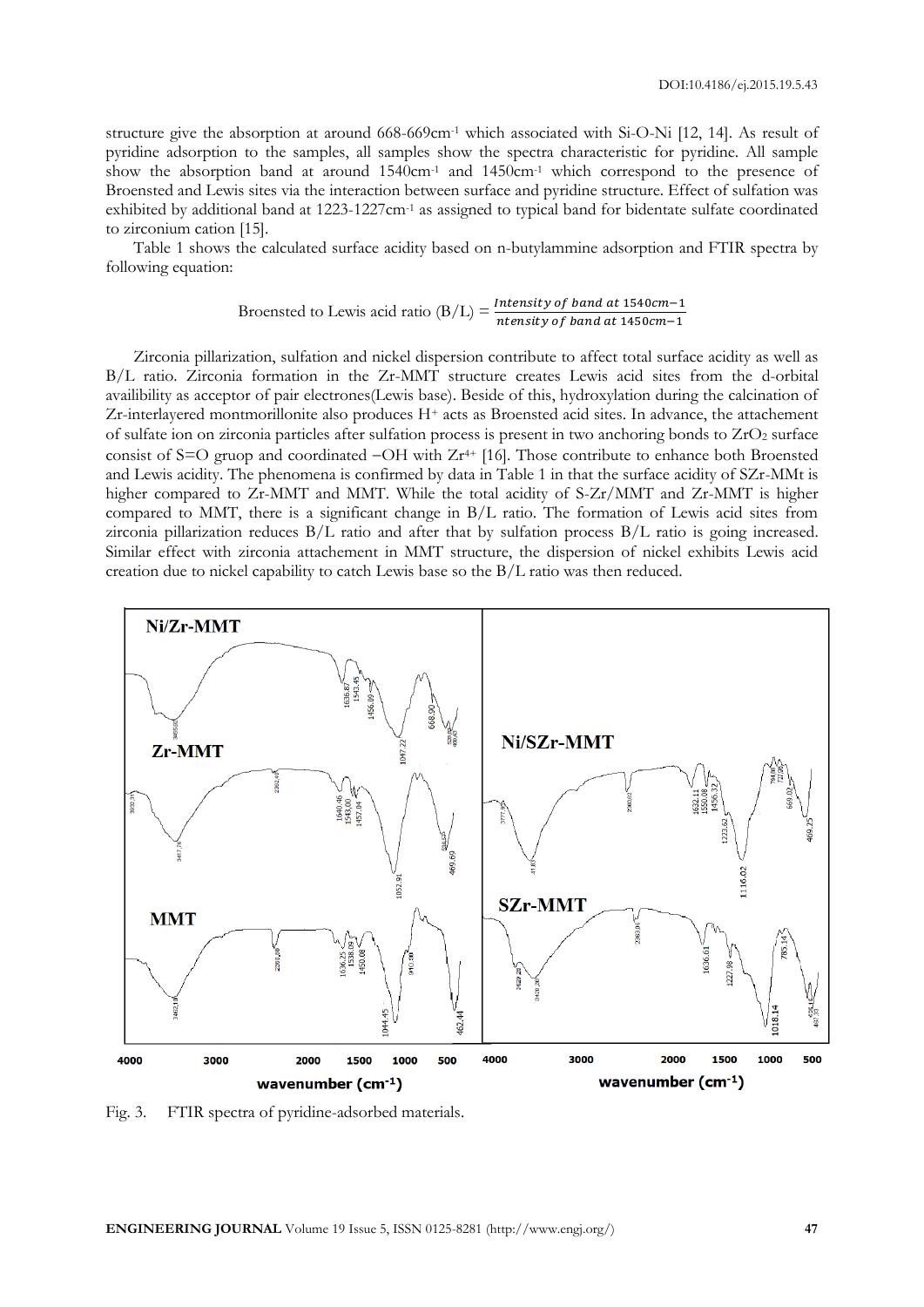| Sample       | Total acidity (meq n-<br>butylammine/sample) | B/L   |  |
|--------------|----------------------------------------------|-------|--|
| <b>MMT</b>   | 0.6505                                       | 1.12  |  |
| $Zr$ -MMT    | 1.4852                                       | 1.05  |  |
| $SZr$ -MMT   | 1.5570                                       | 1.13  |  |
| $Ni/SZr-MMT$ | 1.5580                                       | 0.998 |  |

Table 1. Total surface acidity and B/L of materials.

Elemental analysis result and the surface parameter consist of Brunair-Emmet-Teller(BET) specific surface area, pore volume and pore radius are presented in Table 2 and Table 3.

| Sample      |       |      | Element $(\%$ wt.) |      |      |      |
|-------------|-------|------|--------------------|------|------|------|
|             | Si    | Al   | Zr                 | Mφ   | Ni   | Fe   |
| <b>MMT</b>  | 17.89 | 8.98 | nd                 | 0.99 | nd   | 3.21 |
| Zr/MMT      | 17.77 | 6.65 | 12.09              | 0.98 | nd   | 3.11 |
| SZr/MMT     | 16.89 | 6.66 | 11.34              | 0.87 | nd   | 2.89 |
| $Ni-Zr/MMT$ | 15.75 | 6.05 | 11.05              | 0.89 | 1.80 | 2.91 |
| Ni-SZr/MMT  | 15.89 | 6.16 | 11.06              | 0.88 | 1.78 | 2,78 |

Table 2. Result of elemental analysis of materials.

From the data in Table 2, it is seen that silica and alumina are major component of MMT because both elements are in the main framework structure of MMT. After was modified by pillarization and further treatment, appreciable reduction of Al content was occured. This is probably caused by the dealumination that may occured as the effect of interaction between polyoxocation during the intercalation as well as thermal treatment during the calcination process [17].

Table 3. Surface parameter of materials.

|             | Surface parameter                                |                       |                |  |
|-------------|--------------------------------------------------|-----------------------|----------------|--|
| Sample      | <b>BET-Specific</b><br>surface area<br>$(m^2/g)$ | Pore Volume<br>(cc/g) | Pore<br>radius |  |
| <b>MMT</b>  | 69.88                                            | $33.4x10^{-2}$        | 6.78           |  |
| Zr/MMT      | 134.55                                           | $4.56x10^{-1}$        | 7.99           |  |
| SZr/MMT     | 198.09                                           | $5.66x10^{-1}$        | 9.79           |  |
| $Ni-Zr/MMT$ | 13.268                                           | $7.9 \times 10^{-2}$  | 11.90          |  |
| Ni-SZr/MMT  | 34.557                                           | $15.78x10^{-2}$       | 12.34          |  |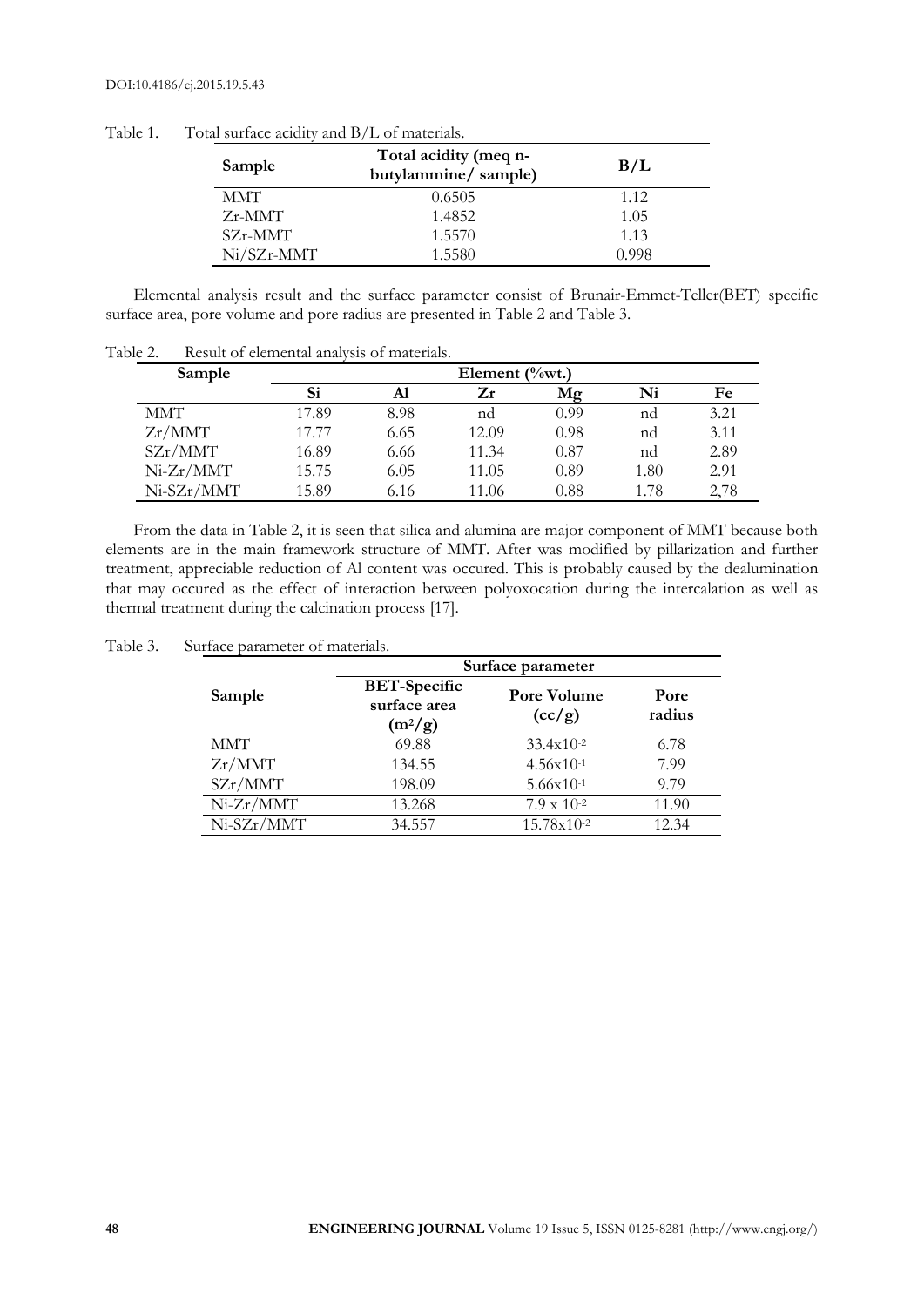DOI:10.4186/ej.2015.19.5.43



Fig. 4. Adsorption-desorption profile of (a) MMT (b) Zr/MMT (c) SZr/MMT (d) Ni-Zr/MMT (e) Ni-SZr/MMT.

Refer to surface parameter, it can be seen that modification of montmorillonite by zirconia pillarization and sulfation gave higher surface parameter of BET specific surface area and pore volume compared with raw montmorillonite. Adsorption-desorption profiles of the materials in Fig. 4 are also represent the change in type of porous structure in that after sulfation and nickel insertion there are hysterisis loop. The formation of metal oxide pillar and also sufate attachement in the pillar caused the increasing amount of mesopores within the structure. Furthermore these parameter are decreased after incorporation of nickel even the nickel content is low (1.78-1.80%wt.). Comparison on pore radius distribution in Fig. 5 explain that the nickel insertion change the pore distribution. It is assumed that there is house of cards formation caused by both sulfation and nickel insertion in that the dispersion is not homogeneously distributed. The change in surface morphology is presented in Fig. 6. Rougher surface is shown by Zr/MMT and SZr/MMT and after nickel there is a change in surface morphology.



Fig. 5. Pore radius distribution of Ni-SZr/MMT compared with SZr/MMT and MMT.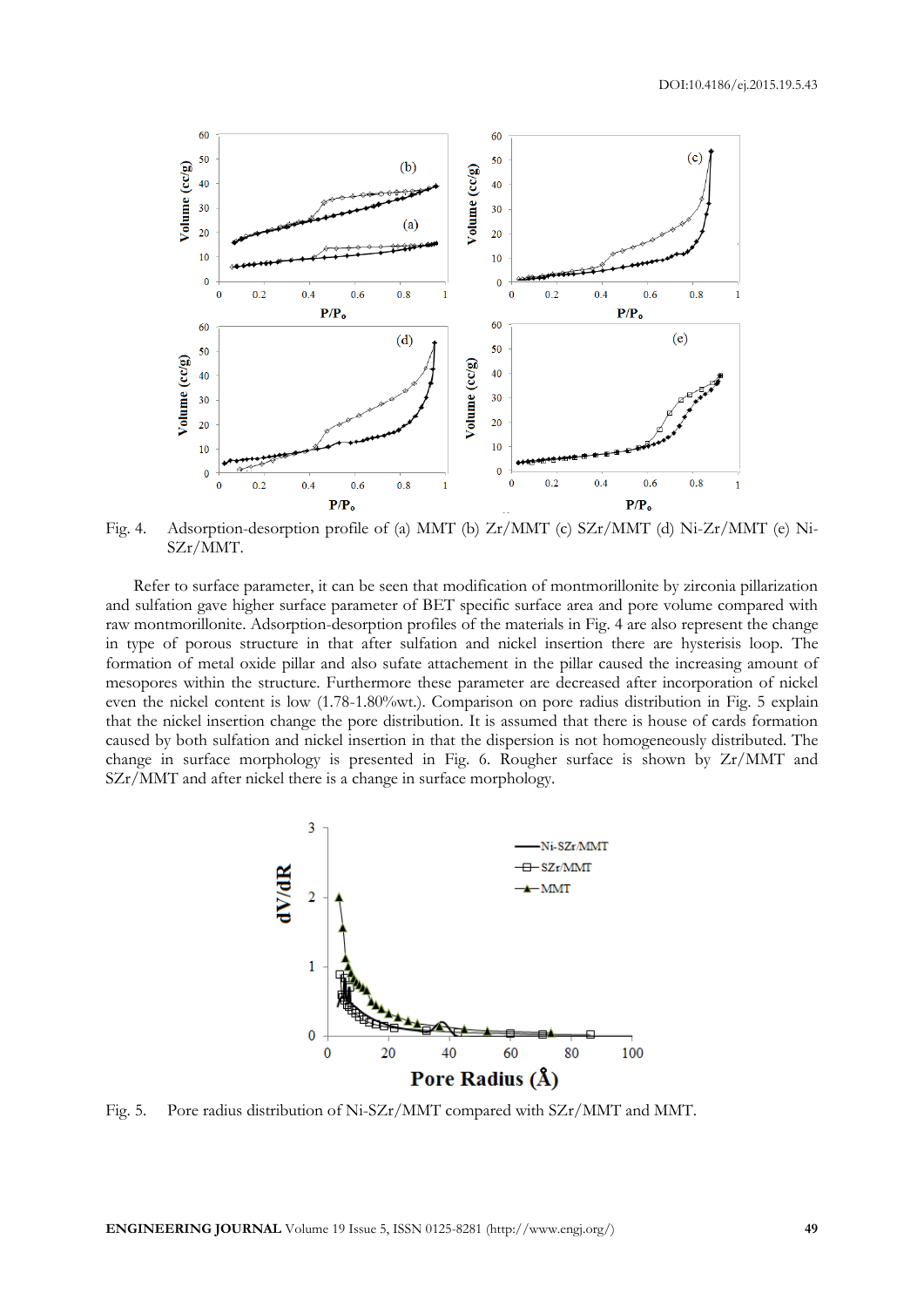

Fig. 6. Surface morphology of (a) MMT (b) Zr/MMT (c) SZr/MMT (d) Ni-SZr/MMT.

Table 4 resumes the parameter of catalytic activity of the materials in microwave assisted conversion of citronellal by catalytic hydrogen transfer mechanism. Catalytic activity are described by total conversion and the selectivity in producing isopulegol, menthol and isomenthone.

| Catalyst     | Conversion(%) | Selectivity to<br>isopulegol | Selectivity to<br>menthol | Selectivity to<br>isomenthone |
|--------------|---------------|------------------------------|---------------------------|-------------------------------|
| MMT          | 68.90         | 86.78                        |                           | $\overline{\phantom{a}}$      |
| $Zr$ -MMT    | 99.54         | 100.00                       | 0.00                      | 0.00                          |
| SZr-MMT      | 100.00        | 92.94                        | 1.51                      | 5.55                          |
| $Ni/Zr-MMT$  | 100           | 82.54                        | 4.43                      | 13.03                         |
| $Ni/SZr-MMT$ | 100           | 78.09                        | 9.07                      | 12.84                         |

Table 4. Cataytic activity parameter of materials.

Reaction condition: Microwave frequency: 2469Hz, 15 mins.

Schematic representation of surface mechanism in citronellal conversion to isopulegol, menthol and also isomenthone is described in Fig. 7. Nickel and zirconium atom act as Lewis acid sites contribute to coordinate with double bond and carbonyl group in citronellal molecule and in other scheme sulfate anchored by the surface contribute the Broensted acid so the isopulegol is produced by cyclization mechanism. Furthermore dehydrogenation and hydrogenation may occur on surface to produce isopulegone and menthol products.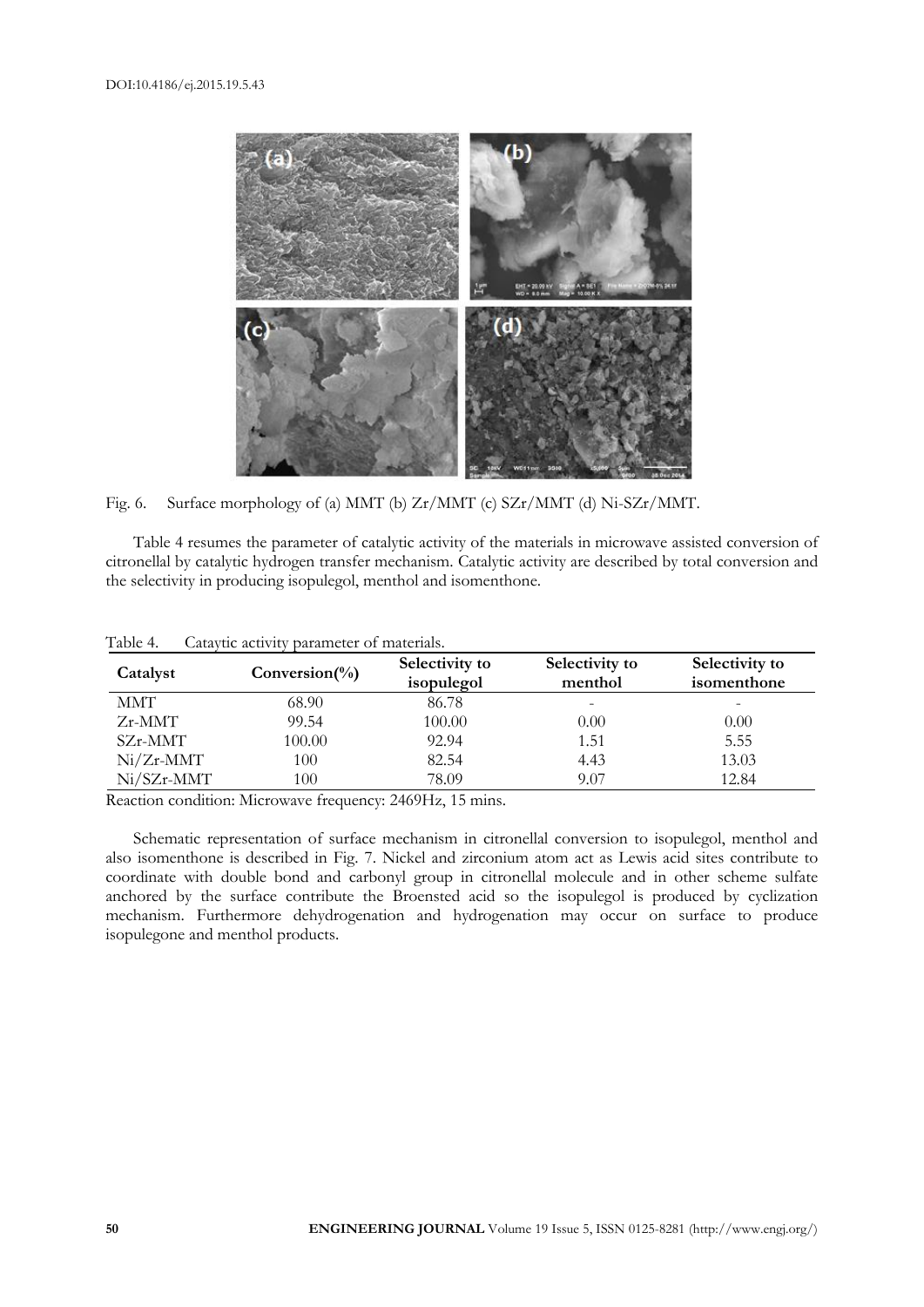

Fig. 7. Surface mechanism of citronellal conversion to isopulegol, menthol and isomenthone.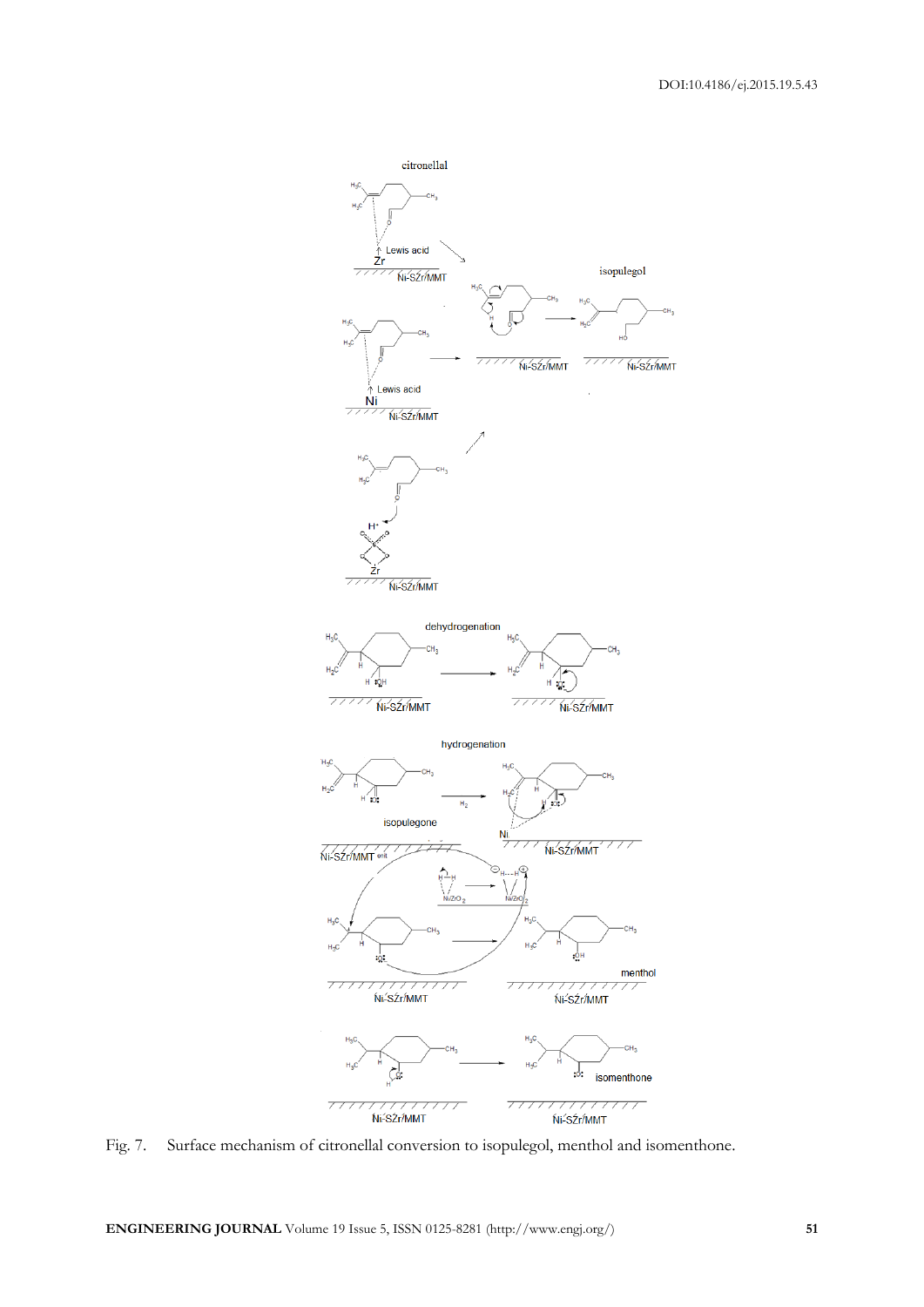It was found that modified MMT gives higher catalytic conversion compared to the raw MMT. Important factor that may contribute to the catalytic conversion is related to physicochemical character especially the presence of surface acidity and nickel content in the catalyst. The main product of the conversion over MMT and Zr-MMT is isopulegol as result of isomerization/cyclization mechanism. In advance, the presence of isomenthone which is derived by using SZr/MMT, Ni/Zr-MMT and Ni/SZr-MMT was come from isomerization mechanism of isopulegol. The sufficient surface acidity in the responsible catalysts is main factor in this product. By comparing the selectivity,the isomerization was enhanced by the addition of sulfate ions and furthermore increased by the adition of nickel. Sulfate attachement on zirconium contributes to create both Broensted and Lewis acid sites on catalyst surface as described by scheme in Fig. 7. Stable acid sites sufficiently accelerate the isomerization via stabilization of cylcization intermediate [18]. Beside of the isomerization, tandem cyclization-hydrogenation over these catalysts were occured as proofen by the presence of menthol. Menthol itself theoretically can be produced by hydrogenation of isopulegol in general or two steps reaction. Although the specific surface area of Ni/Zr-MMT and Ni/SZr-MMT are lower than raw MMT but the presence of sulfate ions and also nickel content activate both cyclization, isomerization and hydrogenation mechanism [19]. The selectivity value in producing menthol of Ni/Zr-MMT and Ni/SZr-MMT are higher compared to S-Zr/MMT suggests that nickel play important role in the hydrogenation mechanism as hydrogen catcher during surface mechanism. The results is in line with some investigation related to hydrogenation mechanism over nickel supported calayst.

#### **4. Conclusion**

Preparation of nickel dispersed on sulfated zirconia pillared montmorillonite has been succesfully conducted. From phisicochemical characterization it is revealed that there are changes on basal spacing d<sub>001</sub> of MMT contribute to surface and surface acidity profile of the material. Comparable properties of nickel dispersion on sulfated zirconia-pillared montmorillonite and zirconia-pillared montmorillonite is related to catalytic activity and the selectivity in producing menthol over catalytic hydrogen transfer mechanism.

#### **Acknowledgement**

The work was supported by the Hibah Unggulan Perguruan Tinggi DP2M-DIKTI Tahun III, Ministry of Research and Higher Education, Republic of Indonesia, Grant No: 060/Rek/70/DPPM/UPT/2015.

#### **References**

- [1] E. Armengol and A. Corma, "Acid zeolites as catalysts in organic reactions. Chemoselective Friedel-Crafts alkylation of benzene and toluene with cinnamyl alcohol," vol. 126, no. 95, pp. 391–399, 1995.
- [2] M. Guidotti, R. Psaro, N. Ravasio, and G. Moretti, "One-pot conversion of citronellal into isopulegol epoxide on mesoporous titanium silicate," *Chemical Communications*, no. 18, pp. 1789–1790, 2000.
- [3] V. Vetere, G. F. Santori, A. Moglioni, and G. Y. Moltrasio, "Hydrogenation of (-)-menthone, (+) isomenthone, and (+)-pulegone with platinum/tin catalysts," vol. 84, no. 3–4, Dec. 2002.
- [4] S.-H. Chai, B. Yan, L.-Z. Tao, Y. Liang, and B.-Q. Xu, "Sustainable production of acrolein: Catalytic gas-phase dehydration of glycerol over dispersed tungsten oxides on alumina, zirconia and silica," *Catalysis Today*, vol. 234, pp. 215–222, Oct. 2014.
- [5] G. A. H. Mekhemer, "Surface characterization of zirconia, holmium oxide/zirconia and sulfated zirconia catalysts," *Colloids and Surfaces A: Physicochemical and Engineering Aspects*, vol. 274, no. 1–3, pp. 211–218, Feb. 2006.
- [6] T. M. K. Suzuki, M. Horio, H. Masuda, "Preparation and property of zirconia-pillared montmorillonite having different pillar populations," *Bulletin of Chemical Society of Japan*, vol. 64, pp. 732–734, 1991.
- [7] V. A. Sadykov, T. G. Kuznetsova, V. P. Doronin, T. P. Sorokina, G. M. Alikina, D. I. Kochubei, B. N. Novgorodov, E. A. Paukshtis, V. B. Fenelonov, V. I. Zaikovskii, V. A. Rogov, V. F. Anurfienko, N. T. Vasenin, V. A. Matyshak, G. A. Konin, A. Ya. Rozovskii, V. F. Tretyakov, T. N. Burdeynaya, J. R. H. Ross, and J. P. Breen, "Zirconia pillared clays: Synthesis, characterization and catalytic properties in the NOx selective reduction by hydrocarbons in the oxygen excess," *Chemistry for Sustainable Development*, vol. 11, no. 2003, pp. 249–262, 2003.